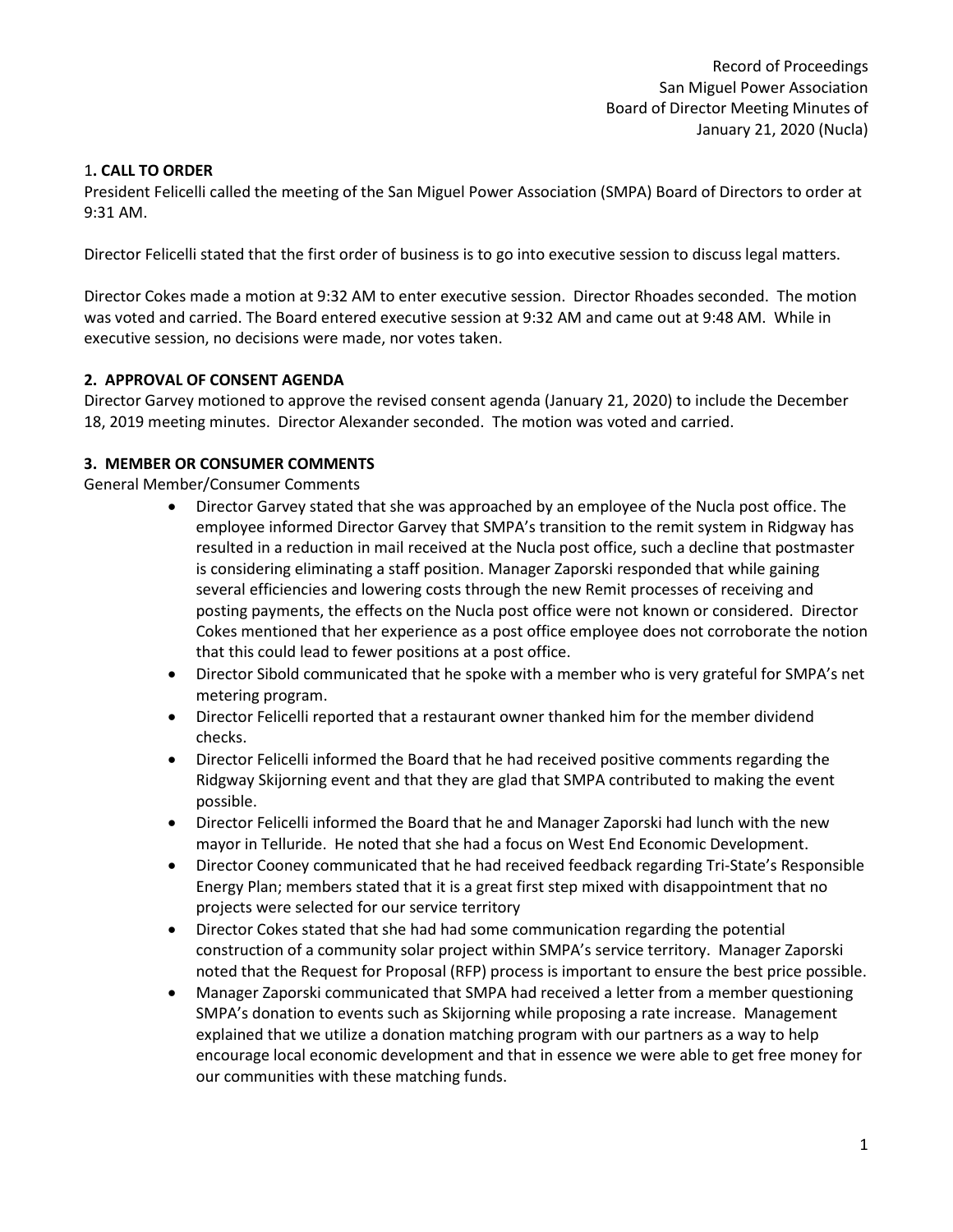Record of Proceedings San Miguel Power Association Board of Director Meeting Minutes of January 21, 2020 (Nucla)

• Director Rhoades reviewed a letter that he had received from a member regarding the importance of having staff available in Silverton when the Silverton staff member is scheduled to be out of town. Manager Oliver reported that beyond covering Silverton from the Ridgway office, and sending employees there on-call when the Silverton staff member is out of town for extended periods of time, we would consider additional options.

## **4. STRATEGIC UPDATE**

## 2020 Strategic Planning Process Discussion and Calendaring

Manager Zaporski reviewed dates and facilitator options for the 2020 strategic planning session. Following discussion, Director Cokes motioned to schedule the session for May 12 – May 13 and to hire Phil Bryson to facilitate the session. Director Alexander seconded. The motion was voted and carried.

# **5. CEO REPORT**

## **CEO. Items**

## Power Supply Update

Manager Zaporski provided a brief update on the contract committee meeting. He communicated that the last contract committee was primarily focused on a proposal for United Power. He stated that due to the size, location, and load characteristics of United Power, the proposal that they presented is not suitable for the rest of the member co-ops. Manager Zaporski communicated that Tri-State introduced the new consultant contracted to design the make-whole methodology; he noted that the consultant stated his goal was to design a formula that is simple and transparent.

## **Introduction of Employee Guests**

Manager Zaporski introduced Darcey Weimer, Journey Line Technician. Darcey reported that she has been an employee with SMPA for 12 ½ years and that she loves the company and her community. Greg James, Mechanic/Warehouse; Dustin Smuin, Senior Mechanic; Rick Gabriel, Purchasing/Stores Supervisor; Alex Shelly, Communications Executive; Danielle Rodriguez, HR and Admin Coordinator were also in attendance.

## **Corporate Donations**

Manager Zaporski reported that the corporate donation policy is in review, noting that we will continue to review donation requests as we have in the past until a new policy has been reviewed.

## **Board Donations**

Director Rhoades donated \$100.00 to Silverton Skijoring.

## **Finance Update**

Manager Zaporski informed the Board that Manager Mertz was attending Managers Meeting at Tri-State. In Manager Mertz's absence, Manager Zaporski reviewed the finance report, drawing attention to the final November report that shows SMPA pacing about \$400,000 above budget. He indicated that historically, December finishes very strong, and we are anticipating finishing the year better than budget. Manager Zaporski communicated that the SMPA team has been discussing strategic options regarding how to proceed with anticipated year-end margins.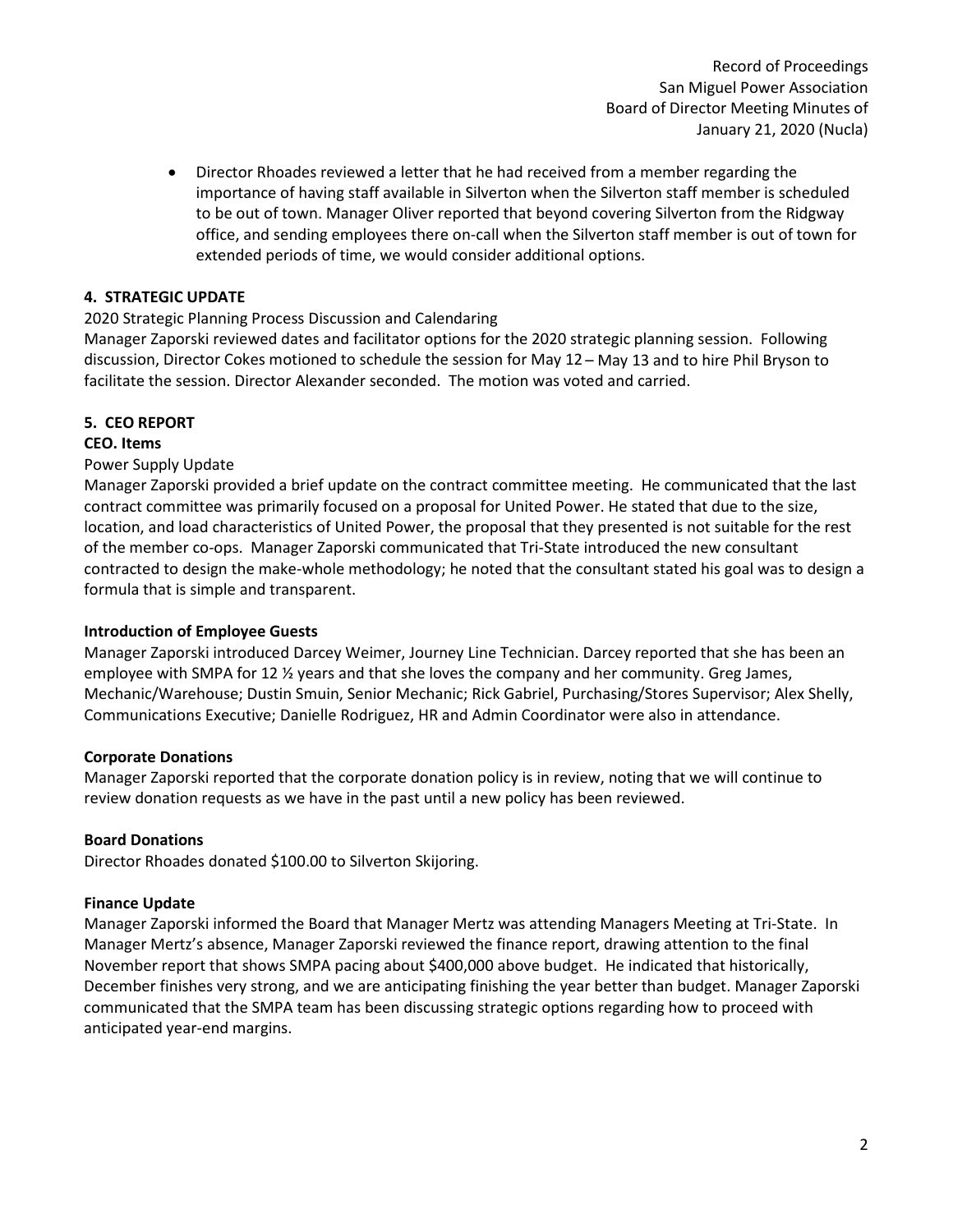#### **Marketing & Member Services**

Board Approval PV Systems in Excess of Policy Limit

Manager Freeman discussed Box Canyon Lodge's request for an override on the commercial PV system limitation. Following discussion, Director Rhoades motioned to override the 25kW commercial limitation to allow Box Canyon Lodge to construct a 36.2 kW PV system. Director Alexander seconded. Following discussion, the motion was voted and carried.

#### Annual Meeting Theme Discussion

Alex Shelly, Communications Executive, reviewed several ideas for the 2020 Annual Meeting theme. Following discussion, the Board selected 'The New Reality' for the 2020 Annual Meeting theme.

Manager Freeman reviewed the member services report, highlighting the history of the SMPA's Volkswagen Bug, he noted that SMPA originally received the Bug from the Ridgway School and now would like to return the vehicle to the school to be used as a learning tool for the school's new Electric Vehicle (EV) charging program. Following discussion, the Board was in favor of returning the bug to the school.

Manager Zaporski informed the Board that subscriptions to the Last Dollar Community Solar Array will be available in the first part of February, noting that subscriptions are available for purchase by anyone in our service territory.

#### **Information Technology**

Manager Tea discussed his report, highlighting that Grand Valley Power is scheduled to visit to review SMPA's implementation of the NISC Barcoding system. Manager Tea informed the Board that he has also been contacted by Mountain Park Electric and San de Cristo Electric Association to schedule a meeting and site tour to evaluate the barcoding system.

## **Administration & Human Resources**

Danielle Rodriguez, HR & Admin. Coordinator, reviewed her report. She noted that the Manager of Engineering position has been posted and that the first review of applicants is scheduled for February 17, 2020.

The Board reviewed Policy 201, Bonds and Insurance. Following discussion, Director Alexander moved that the policy be adopted as presented. Director Rhoades seconded. The motion was voted and carried.

The Board reviewed Policy 202, Checks Drawn on Insufficient Funds. Following discussion, Director Alexander moved that the policy be adopted as presented. Director Rhoades seconded. The motion was voted and carried.

## **Engineering**

Manager Riley reported that the first public presentation regarding the Red Mountain Line Rebuild Project was presented to the San Juan Byway Committee in Cortez. He noted that this is the first step in starting the discussion about the local impacts of the project. Manager Zaporski communicated that those in attendance left in support of the project and with an understanding of the need for the project.

## **Operations**

Manager Oliver reviewed the operations report noting that the team is continuing to hook up services, which is an indication that we are growing.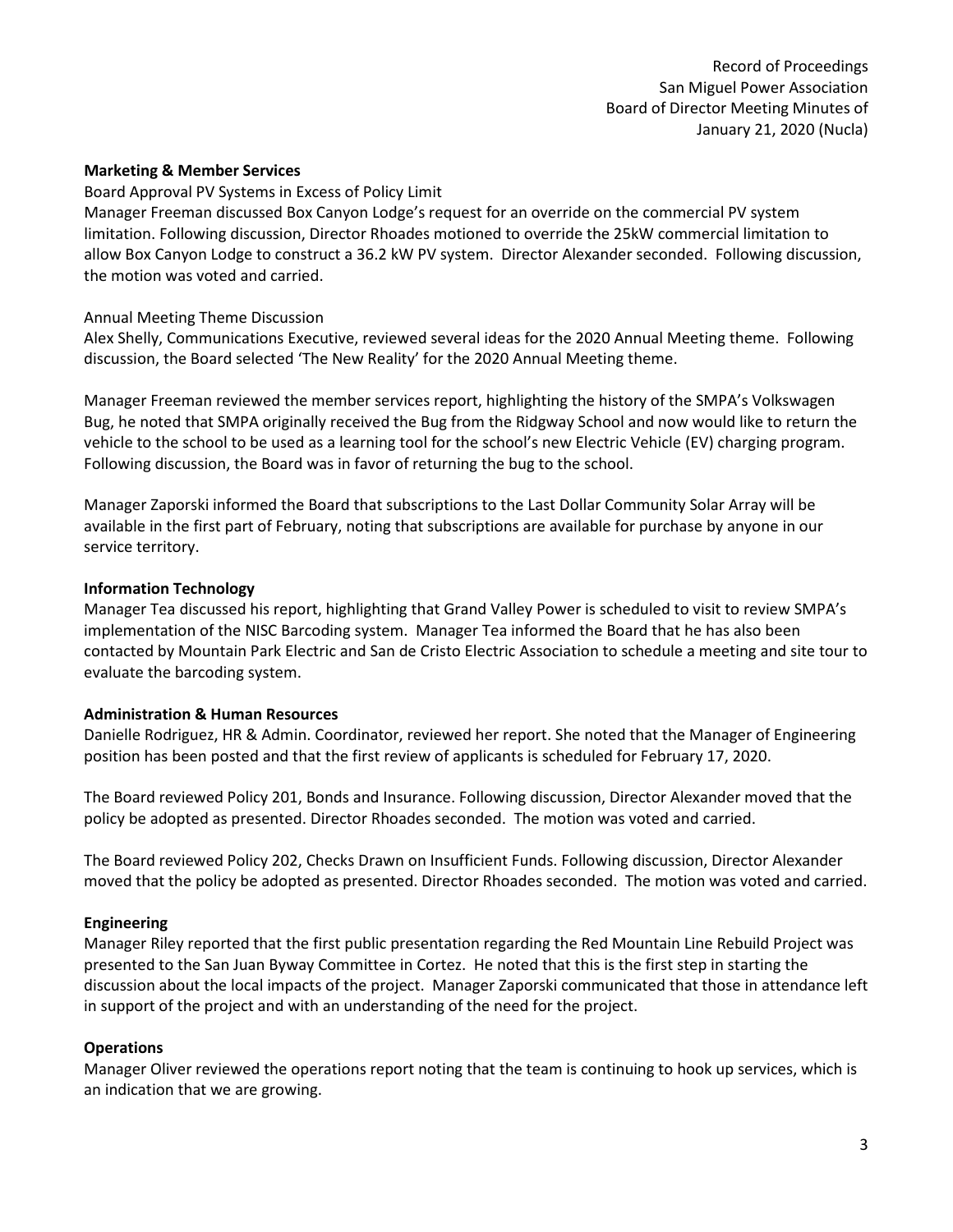Record of Proceedings San Miguel Power Association Board of Director Meeting Minutes of January 21, 2020 (Nucla)

Rick Gabriel, Purchasing/Stores Supervisor; Dustin Smuin, Senior Mechanic; Greg James, Mechanic/Warehouse; and Darcey Weimer, Journey Line Technician presented on the International Construction and Utility Equipment Exposition (ICUEE) conference. They reported that the conference includes over 30 acres of exhibit space, features more than 1,000 exhibitors, and is attended by over 19,000 people. The team noted that it was a great opportunity; they were able to meet with vendors and ultimately purchased equipment that was scheduled for purchase at a significantly lower price than originally budgeted.

## **Safety and Regulatory Compliance**

Paul Enstrom, Safety and Regulatory Compliance Coordinator, informed the Board that 15 new Automated External Defibrillators (AED) have been loaded in work trucks, resulting in having an AED available at every job site.

# **6. ATTORNEY'S REPORT**

Director Cokes made a motion at 1:25 PM to enter into executive session for personnel and contractual issues. Director Rhoades seconded. The motion was voted on and carried. The Board entered into executive session at 1:25 PM and came out at 2:16 PM. While in executive session, no decisions were made, nor votes taken.

Director Cokes motioned to approve the CEO/GM to execute IRU with Region 10 and Ouray County. Director Rhoades seconded. The motion was voted and carried.

# **7. ASSOCIATED MEETING REPORTS**

## CREA- Debbie Cokes

Director Cokes reported that CREA's new lobbyist seems to be engaged and heading in a good direction; however, she informed the Board that a few other co-ops are forming groups to get their own lobbyist, to ensure that that the legislative topics they feel are important receive significant representation, with a focus to be more proactive and less reactive. The Board discussed and reviewed that they had explored hiring an outside legislative group in the past; ultimately, they decided to continue to work with CREA for legislative representation. The Board determined SMPA would closely monitor CREA's legislative representation to ensure the topics they pursue are in alignment with SMPA's goals.

Manager Zaporski discussed house bill 1064 PUC Study for Community Choice Energy (CCE). He noted that the bill appropriates \$900,000 for a feasibility study for community choice aggregation. Community choice aggregation allows a community or a group of communities to come together and choose their own power supply provider. Director Cooney noted that the study only applies to Investor Owned Utilities (IOU's) and does not apply to cooperatives.

Western United- Dave Alexander N/A

Eco-Action- Jack Sibold Director Cooney reported that Eco-Action is in the process of hiring a new Executive Director.